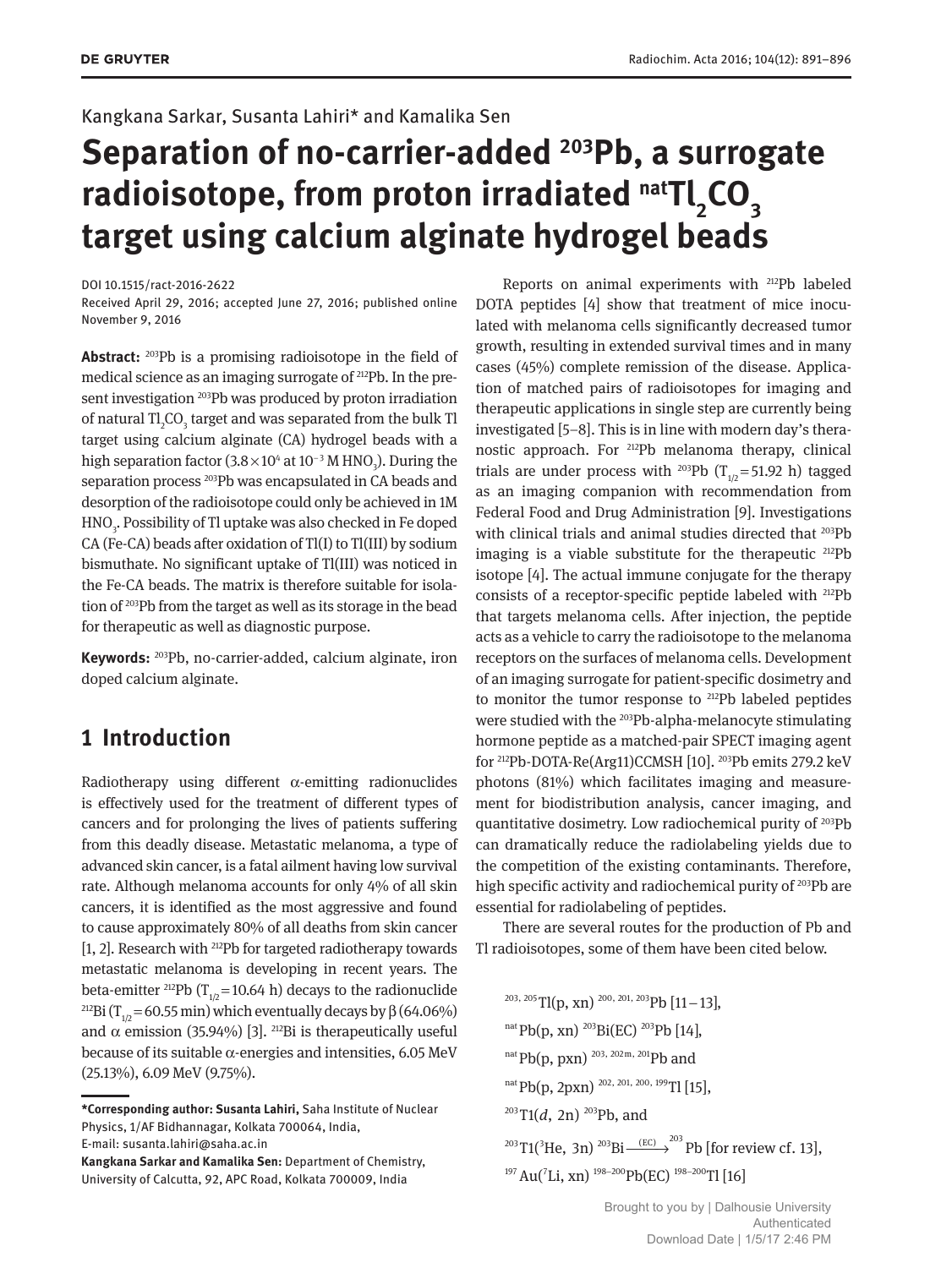After the production of the desired isotopes, separation from the target matrix is mandatory for the application of the isotope as an *in vivo* radiotracer. Several separation methods have been reported for separation of no-carrier-added (NCA) Pb radionuclides from the target matrix. Few examples are liquid-liquid extraction (LLX) using diethyldithiocarbamic acid dissolved in chloroform [11], ion exchange chromatography using chelex 100 [14], co-precipitation with  $Fe(OH)$ <sub>2</sub> followed by anion exchange separation [13], precipitation of bulk thallium as  $TI(OH)$ <sub>3</sub> after oxidation of Tl(I) to Tl(III) [17], complexation of Tl(I) using n-benzylaniline and followed by separation from its precursor <sup>201</sup>Pb [18]. Earlier <sup>203</sup>Pb was separated from  $\mathrm{TI}_2\mathrm{CO}_3$  target matrix using ion exchange resin [19], using a continuous ethyl ether extraction [20] and from  $Hg_2Cl_2$  [21] and gold [16] target matrix by LLX using trioctylamine (TOA) dissolved in cyclohexane. Besides conventional techniques, separations were also performed via greener reagents like aqueous biphasic extraction using polyethylene glycol [22], complexation of Tl using poly (N-vinyl pyrrolidone) [23, 24] and by plant seed protein of *Erythrinavariegata* Linn [25]. Separations were even achieved using algae of three different genera [26]. Each of the above methods has its own merits and demerits. The conventional LLX methods used are environmentally harmful organic solvents and reagents, while some of the greener methods like separation by algal genera is a time consuming process. In this paper we present yet another environmentally benign method for separation of NCA <sup>203</sup>Pb from proton irradiated  $\mathrm{TI}_\mathrm{_2}\mathrm{CO}_\mathrm{_3}$  target using calcium alginate (CA) hydrogel beads.

Hydrogels prepared from the alginate biopolymers found enormous applications in the field of separation science. A huge literature has been developed during recent years that reflects the wealth of evidences in favor of their wide applications [27–31]. Earlier NCA radioisotopes of <sup>197</sup>−<sup>200</sup>Pb, <sup>197</sup>−<sup>200</sup>Tl and <sup>197</sup>Hg produced in <sup>7</sup>Li irradiated gold target were separated by CA beads [32]. Radioisotopes of all the three elements were found to have different adsorptions in the CA beads at different pHs of the medium. However, separation of NCA Pb isotopes from Tl target matrix by CA beads was not reported earlier. In the present work, CA beads are used for the first time to separate NCA  $^{203}\mathrm{Pb}$  from proton irradiated Tl $_{2}$ CO $_{3}$  target matrix.

### **2 Experiment**

#### **2.1 Materials**

Thallous carbonate was procured from Sigma-Aldrich. Calcium chloride dihydrate (CaCl<sub>2</sub>·2H<sub>2</sub>O), ferric nitrate,

mercurous chloride  $(Hg_2Cl_2)$ , trioctylamine (TOA) and cyclohexane were obtained from Merck, India. Sodium alginate ( $\text{NaC}_{6} \text{H}_{7}\text{O}_{6}$ ) was procured from Sisco Research Laboratoies Pvt. Ltd. (SRL), India, and all other chemicals used were of analytical grade and used as received.

#### **2.2 Apparatus**

A CANBERRA n-type high purity germanium (HPGe) detector of 3.25 keV resolution at 1.33 MeV in conjunction with DSA 1000 and Genie 2000 software was used for γ-ray spectroscopic measurement.

## **2.3 Preparation of calcium alginate (CA) and iron doped calcium alginate (Fe-CA) beads**

Calcium chloride dihydrate solution (20% w/v) was taken in a beaker, and was kept in ice water (∼ 5°C). Sodium alginate solution  $3\%$ ,  $(w/v)$  was poured dropwise from a burette into the beaker containing the aforementioned calcium chloride solution with constant stirring using a magnetic stirrer. The beads were kept overnight in the mother liquor and then washed with deionized water prior to their use in the experiment [33].

For the preparation of Fe-doped Ca-alginate (Fe-CA) beads, a mixture of 0.1 M FeCl $_3$  and 0.1 M CaCl $_2$ ·2H $_2$ O in 20 : 80 (v/v) ratio was prepared. A 3% sodium alginate solution was added dropwise into the mixture of  ${\rm FeCl}_{\rm _3}$  and  $CaCl<sub>2</sub>·2H<sub>2</sub>O$  solution with constant stirring while maintaining the temperature at 5°C. The water-soluble sodium alginate was thus converted into water-insoluble Fe–CA beads [34, 35]. The resultant beads were washed with deionized water after 24 h to remove ferric chloride and calcium chloride from the surfaces of the beads.

#### **2.4 Irradiation and radiochemical studies**

For the present study,  $\text{natTl}_2CO_3$  target was prepared by pelletizing  $Tl_2CO_3$  powder on the support of thin Al foil of thickness  $1.5 \text{ mg/cm}^2$ . The target was irradiated with 19 MeV proton beam for 8.5 h with 130 nA beam current at the TIFR-BARC pelletron facility, Mumbai, India. After bombardment, the target was cooled for 2 h. Before dissolution of the target for radiochemical separation γ-ray spectral analysis of the product radionuclides was carried out with the help of a HPGe detector. The irradiated  $\mathrm{TI}_\mathrm{_2}\mathrm{CO}_\mathrm{_3}$ target was collected from the aluminum foil by careful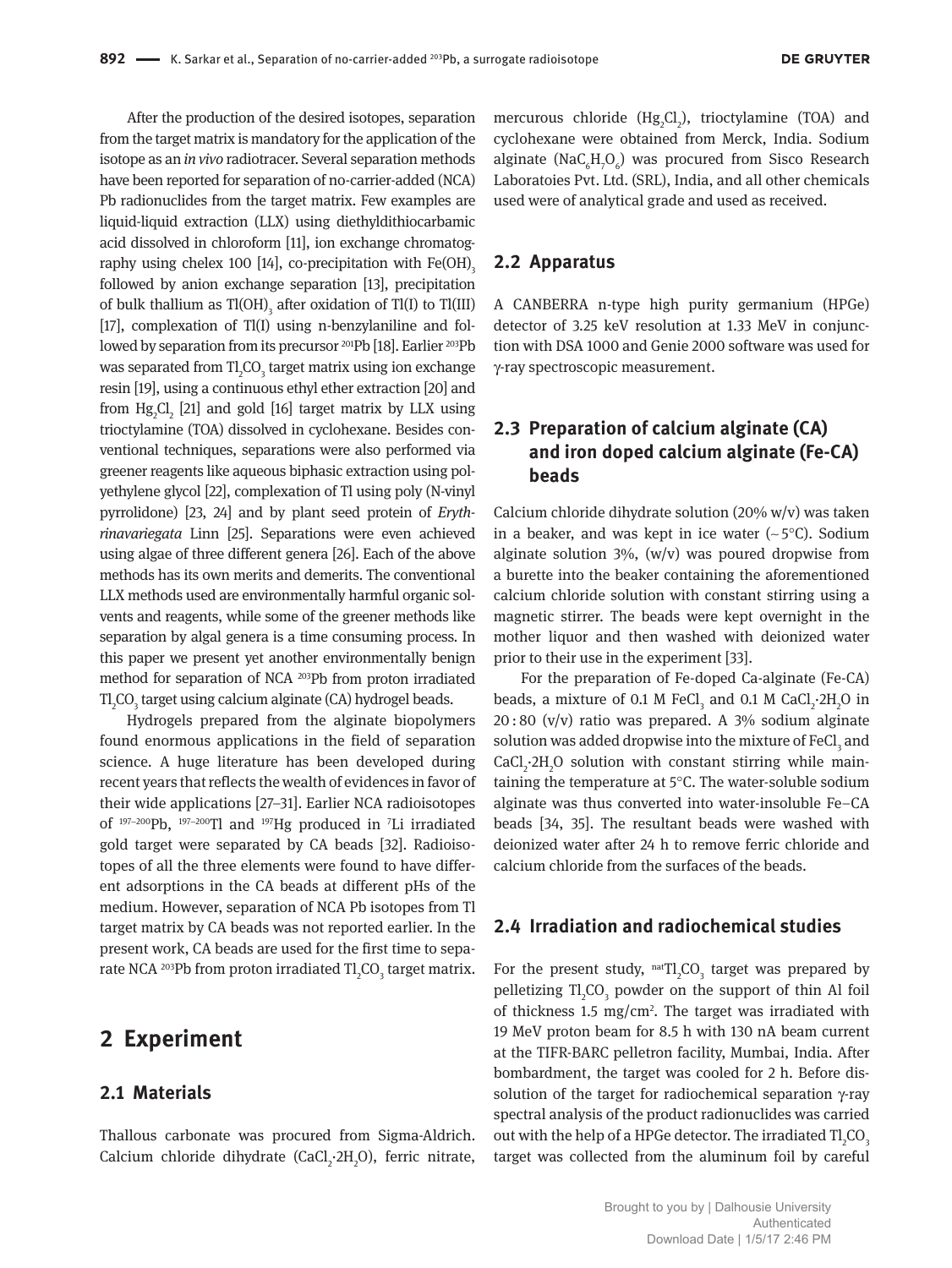scratching with the help of a spatula followed by mild sonnication in 2 mL triple distilled water in the same glass container. Minimum amount of conc.  $HNO<sub>3</sub>$  was added to dissolve the  $TI_2CO_3$  powder. The solution was evaporated to dryness followed by re-dissolution in 0.001 M HNO<sub>2</sub>. The process was repeated twice.

Again  $\mathrm{^{nat}Hg_2Cl}_{2}$  target was prepared by pelletizing of  $Hg_2Cl_2$  powder on the support of thin Al foil of thickness 1.5 mg/cm<sup>2</sup>. The target was irradiated with 19 MeV proton beam for 6 h with 300 nA beam current. The target was cooled for 2 h and then dissolved in aqua regia, evaporated to dryness and was finally taken in 0.001 M HNO $_{\rm_3}$  for radiochemical separation studies. <sup>200</sup>Tl radioisotope was separated from the bulk mercury by earlier established LLX method using trioctylamine (TOA) [21]. This 200Tl radioisotope was spiked with bulk Tl to monitor its fate during separation of <sup>203</sup>Pb using CA and Fe-CA beads.

The adsorptions of NCA Pb and of bulk Tl into CA and Fe-CA beads were examined by batch mode. Each batch containing CA and Fe-CA beads was exposed to 2 mL of different pH solutions of  $HNO<sub>3</sub>$  (pH 1–5) and 0.1 mL radioactive stock solution containing <sup>203</sup>Pb and bulk Tl spiked with <sup>200</sup>Tl. The radionuclides were monitored by choosing the photo-peaks of 367.99 keV and 279.2 keV for <sup>200</sup>Tl and <sup>203</sup>Pb, respectively. The mixture was shaken at room temperature (25  $\degree$ C) for 10 min and allowed to settle for another 10 min. A 2 mL fraction of the supernatant liquid from each set was taken in eppendorf and assayed for the radionuclides by means of  $\gamma$ -ray spectrometry with the HPGe detector. The number of beads was also varied to get the optimum separation condition. The percentage of adsorption was calculated by comparing the counts with the initial solution before addition of beads.

Considering the possible speciation of thallium as Tl(I) and Tl(III), the solution containing the bulk Tl spiked with <sup>200</sup>Tl was treated with sodium bismuthate to convert Tl(I) into Tl(III) and the subsequent possibilities of Tl(III) sorption on Fe-CA beads were checked expecting an exchange between the trivalent Tl and Fe present in the Fe-CA beads.

## **3 Results and discussion**

Calcium alginate hydrogels are known to possess an egg-box like molecular arrangement where the  $Ca^{2+}$ ions occupy the interstitial spaces between the alginate polymer chains [36]. The biosorption of any cation in the gel matrix is expected to be dominated by the ion change phenomenon with  $Ca^{2+}$  ions. Thallium may exist as Tl(I) or

Tl(III) in chemical systems, or as a combination of both. As per calculations obtained from CHEAQS software [37], Pb is found to exist as a combination of free  $Pb^{2+}$  ions and  $Pb(NO<sub>3</sub>)<sub>2</sub><sup>+</sup>$  species at pH 1. However, at lower acidity, free  $Pb^{2+}$  ions dominate which undergo ion exchange with Ca $^{2+}$ ions present inside the CA gel showing thereby a high adsorption of <sup>203</sup>Pb at lower acidity which effectively leads to substantial separation of <sup>203</sup>Pb from bulk Tl. The adsorption profile of NCA <sup>203</sup>Pb and bulk Tl by CA beads against  $HNO<sub>3</sub>$  concentration is shown in Figure 1. Tl shows no uptake by the CA gel at any of the pH conditions studied whereas high absorption of <sup>203</sup>Pb was observed at low acidity (i. e.  $10^{-5}$ – $10^{-2}$  M HNO<sub>3</sub>), which suddenly decreases at 10<sup>−1</sup> M HNO<sub>3</sub>. The highest separation factor between <sup>203</sup>Pb and bulk Tl under this condition with 30 beads was found to be 3.23 $\times$ 10<sup>3</sup> at 10<sup>-3</sup> M HNO<sub>3</sub> concentration.

Figure 2 shows the effect of variation of number of beads on the adsorption of NCA Pb and bulk Tl keeping the acidic condition fixed at 10<sup>-3</sup> M HNO<sub>3</sub>. It was found that the uptake of Pb increases to a certain extent (70%–96%) upon increasing the number of beads from 20 to 50 and thereafter it becomes more or less constant. No uptake of Tl by CA beads was observed even when 60 beads were used. A slight increase thereafter is probably due to exchange of Tl<sup>+</sup> with protons of the gel matrix.

As the exact speciation of the Tl present in an irradiated sample matrix is not known, we performed a similar experiment with Fe doped CA gel beads (Fe-CA) where a certain portion of the  $Ca^{2+}$  ions has been replaced by the Fe(III) ions during the preparation of the gel. The experiment was performed expecting an exchange between the probable Tl(III) and Fe(III) of the Fe-CA gel. A plot of the adsorption percent with molarity of  $HNO<sub>3</sub>$  (Figure 3) clearly shows a trend similar to that in Figure 1 which



Figure 1: Adsorption profileof<sup>203</sup>Pb and bulk Tlby CA beads with variation of HNO<sub>3</sub> concentration (at 30 beads, 10 min shaking and 10 min settling time).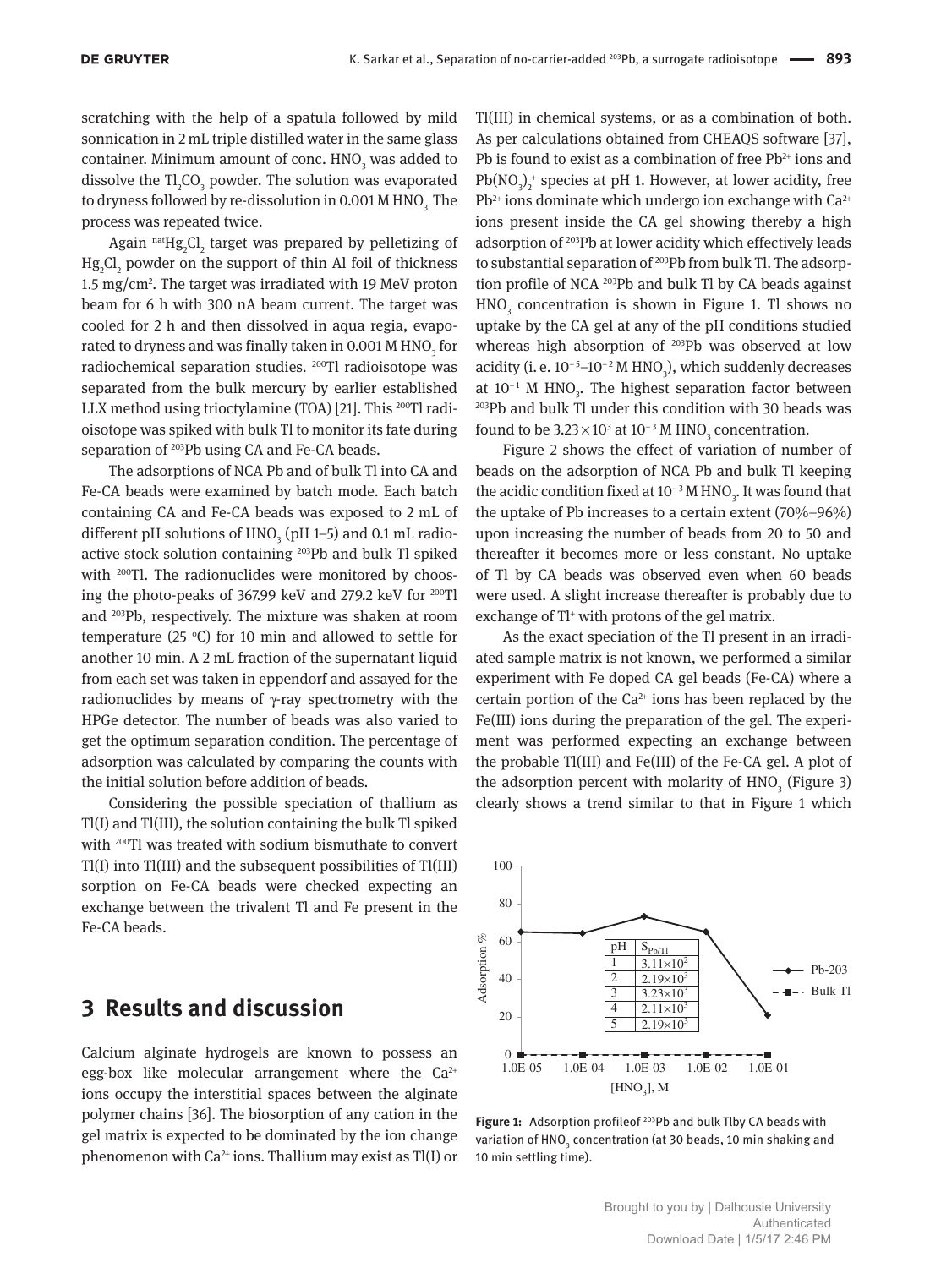

**Figure 2:** Adsorption profile of <sup>203</sup>Pb and bulk Tl with different number of CA beads keeping HNO $_{_3}$  concentration fixed at 10−3 M (at 10 min shaking and 10 min settling time).



Figure 3: Adsorption profile of <sup>203</sup>Pb and bulk Tl by Fe-CA beads with variation of HNO<sub>3</sub> concentration (at 30 beads, 10 min shaking and 10 min settling time).

indicates that the existence of Tl in the radioactive solution is dominated by the presence of Tl(I) species over and above that of Tl(III).

Keeping in mind the pharmaceutical aspects of Tl, an attempt was also made to study its uptake properties in the gel matrix. To elucidate the possibility of exchange of Tl(III) with Fe(III) in Fe-CA beads, the radioactive solution was subjected to oxidation of the Tl(I) species to Tl(III) using sodium bismuthate. Figure 4 shows the extraction profile of the bismuthate treated NCA <sup>203</sup>Pb and bulk Tl in the Fe-CA beads at different acid concentration. It is clearly seen that the uptake of Pb follows a similar pattern as in the earlier experiment (Figures 1 and 3). However, 20%–30% uptake of Tl is observed in  $10^{-1}$  and  $10^{-2}$  M



Figure 4: Adsorption profile of <sup>203</sup>Pb and bulk Tl by Fe-CA beads with variation of HNO $_{_3}$  concentration after treating the beads with Nabismuthate (at 30 beads, 10 min shaking and 10 min settling time).



Figure 5: Desorption profile of <sup>203</sup>Pb in different desorption media from CA beads.

 $HNO<sub>3</sub>$  which slowly diminishes at lower acidity. This can be explained on the basis of higher charge interactions of Fe(III) with the carboxylate moieties present inside the interstices of the alginate polymer. This higher interaction of Fe(III) with alginate beads forbids an easy exchange between Tl(III) and Fe(III), hence little or no uptake of Tl is observed by Fe-CA beads in this case.

Desorption of <sup>203</sup>Pb from the CA beads was studied in water, 0.1 M sodium nitrite and 1 M HNO<sub>3</sub> media (Figure 5). The three desorption media were chosen on the basis of the following criteria: (i) water: as universal solvent, (ii) sodium nitrite: commonly used as preservative and (iii) 1 M  $HNO<sub>3</sub>$ : for achieving a drastic condition. It was found that considerable desorption of <sup>203</sup>Pb could only be attained using the drastic condition with 87.95% yield. When both adsorption of <sup>203</sup>Pb at best condition (97%) and desorption are considered, the yield of the overall process was found to be 85.31%. The present extraction process provides a distribution ratio ( $D_{\rm ph}$ ) of 32.33 for <sup>203</sup>Pb and (D<sub>rv</sub>) of 8.7×10<sup>-4</sup> for <sup>200</sup>Tl indicating insignificant contamination by Tl radioisotope in the final solution. Therefore,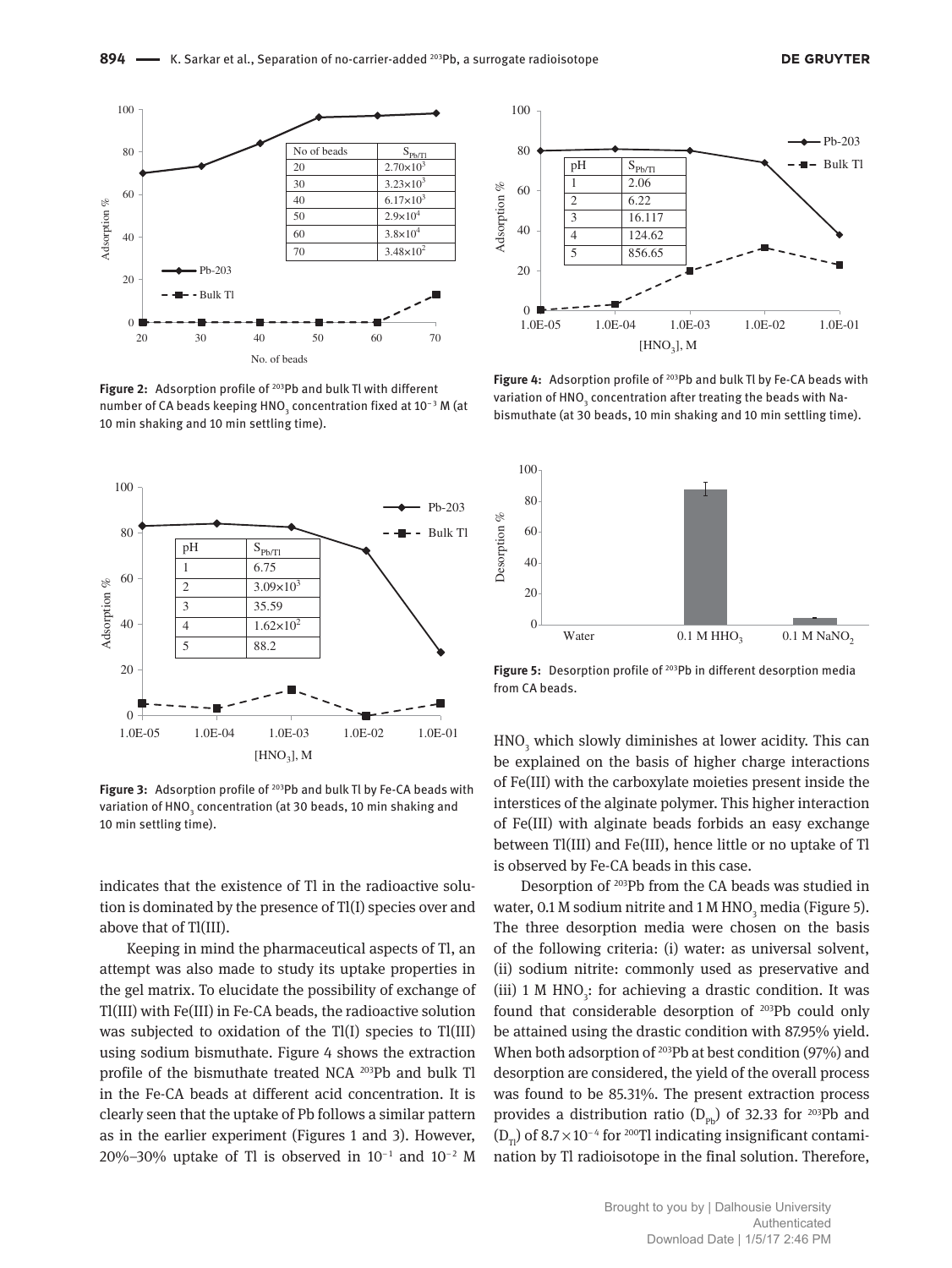the CA beads are eligible for encapsulation and storage of NCA Pb which is suitable for therapeutic and imaging purpose required for targeted therapy and dosimtery.

# **4 Conclusion**

Calcium alginate hydrogel was used for the separation of NCA <sup>203</sup>Pb radioisotope from proton irradiated bulk Tl target. A complete separation of NCA <sup>203</sup>Pb from Tl was achieved using CA beads. NCA <sup>203</sup>Pb could only be released from the CA beads upon treatment with 1 M  $\rm HNO_{_3}$ . This is also an advantage for use in targeted therapy from an external source and for avoiding toxicity due to renal accumulation of the free radionuclide. The chances of uptake of Tl were also explored using the Fe-CA beads after conversion to Tl(III) upon oxidation by sodium bismuthate. However, Tl(III) uptake was found negligible. The present method is a fast and easy method for isolation of NCA 203Pb using an environmentally benign biocompatible matrix and encapsulation of <sup>203</sup>Pd in the CA beads.

**Acknowledgement:** One of the authors (KS) gratefully acknowledges the University Grants Commission (UGC) for providing necessary fellowship. This work is a part of SINP-DAE 12 Five Years Plan Project "Trace and Ultratrace Analysis and Isotope Production (TULIP)".

## **References**

- 1. Qathama, A. A., Prieto, J. M.: Natural products with therapeutic potential in melanoma metastasis. Nat. Prod. Rep. **32**, 1170 (2015).
- 2. Bhatia, S., Tykodi, S. S., Thompson, J. A.: Treatment of metastatic melanoma: an overview. Oncology. **23**, 488 (2009).
- 3. Chart of Nuclides. Available at: http://www.nndc.bnl.gov/chart. Accessed: 19.03.2016.
- 4. Miao, Y., Hyaloids, M., Fisher, D. R., Shelton, T., Moore, H., Wester, D.W., Fritzberg, A. R., Winkelmann, C. T., Hoffman, T., Quinn, T. P.: Melanoma therapy via peptide-targeted  $\alpha$ -radiation. Clin. Cancer. Res. **11**, 5616 (2005).
- 5. Herzog, H., Rösch, F., Stöcklin, G., Lueders, C., Qaim, S. M., Feinendegen, L. E.: Measurement of pharmacokinetics of yttrium-86 radiopharmaceuticals with PET and radiation dose calculation of analogous yttrium-90 radiotherapeutics. J. Nucl. Med. **34**, 2222 (1993).
- 6. Garmestani, K., Milenic, D. E., Brady, E. D., Plascjak, P. S., Brechbiel, M. W.: Purification of cyclotron-produced <sup>203</sup>Pb for labeling herceptin. Nucl. Med. Biol. **32**, 301 (2005).
- 7. Chappell, L. L., Dadachova, E., Milenic, D. E., Garmestani, K., Wu, C., Brechbiel, M. W.: Synthesis, characterization, and evaluation of a novel bifunctional chelating agent for the lead isotopes <sup>203</sup>Pb and <sup>212</sup>Pb. Nucl. Med. Biol. **27**, 93 (2000).
- 8. Chong, H. S., Milenic, D. E., Garmestani, K., Brady, E. D., Arora, H., Pfiester, C., Brechbiel, M. W.: In vitro and in vivo evaluation of novel ligands for radioimmuno therapy. Nucl. Med. Biol. **33**, 459 (2006).
- 9. Fisher, D. R.: Final report of CRADA PNNL/288, PLA1 (GIPP Project PNNL T2-291) (2012), Pacific Northwest National Laboratory Richland, Washington, USA.
- 10. Miao, Y., Figueroa, S. D., Fisher, D. R., Moore, H. A., Testa, R. F., Hoffman, T. J., Quinn, T. P.: 203Pb-labeled α-melanocytestimulating hormone peptide as an imaging probe for melanoma detection. J. Nucl. Med. **49**, 823 (2008).
- 11. Bajo, S., Wyttenbach, A.: Separation of Tl(I)-Pb(II) by liquid-liquid extraction with diethyldithiocarbamic acid isolation of <sup>201</sup>Tl. J. Radioanal. Nucl. Chem. **60**, 173 (1980).
- 12. Lagunas-Solar, M. C., Jungerman, J. A., Peek, N. F., Theus, R. M.: Thallium-201 yields and excitation functions for the lead radioactivities produced by irradiation of natural thallium with 15–60 MeV protons. Int. J. Appl. Radiat. Isot. **29**, 159 (1978).
- 13. Qaim, S. M., Weinreich, R., Ollig, H.: Production of <sup>201</sup>Tl and <sup>203</sup>Pb via proton induced nuclear reactions on natural thallium. Int. J. Appl. Radiat. Isot. **30**, 85 (1979).
- 14. Van der Walt, T. N., Coetzee, P. P.: Separation of <sup>203</sup>Pb by ionexchange chromatography on chelex 100 after production of <sup>203</sup>Pb by the Pb(p, xn)<sup>203</sup>Bi<sup>-EC</sup><sub>*β*<sup>+</sup> →</sub> <sup>203</sup>Pb nuclear reaction. Talanta. **36**, 451 (1989).
- 15. Ditrói, F., Tárkányi, F., Takács, S., Hermanne, A.: Proton-induced cross sections of nuclear reactions on lead up to 37 MeV. Appl. Radiat. Isot. **90**, 208 (2014).
- 16. Nayak, D., Lahiri, S., Ramaswami, A.: Alternative radiochemical heavy ion activation methods for the production and separation of thallium radionuclides. Appl. Radiat. Isot. **57**, 483 (2002).
- 17. Kayfus, G. P., Boothe, T. E., Campbell, J. A., Finn, R. D., Gilson, A. J.: Chemical recovery of thallium-203 following production and separation of lead-201. J. Radioanal Chem. **68**, 269 (1982).
- 18. Sodd, V. J., Scholz, K. L., Blue, J. W.: Separation of thallium-201 from lead-201 using N-benzylaniline. J. Radioanal Chem. **68**, 277 (1982).
- 19. Van der Walt, T. N., Strelow, F. W., Haasbroek, F. J.: Separation of lead-203 from cyclotron-bombarded thallium targets by ionexchange chromatography. Talanta **29**, 583 (1982).
- 20. Toribara, T. V., Koval, L.: The separation of <sup>203</sup>Pb from a thallium target. Int. J. Appl. Radiat. Isot. **29**, 196 (1978).
- 21. Dutta, B., Maiti, M., Lahiri, S.: Production and separation of nocarrier-added thallium isotopes from proton irradiated  $\mathrm{^{nat}Hg}_{2}Cl_{2}$ matrix. Appl. Radiat. Isot. **69**, 1337 (2011).
- 22. Lahiri, S., Roy, K.: A green approach for sequential extraction of heavy metals from Li irradiated Au target. J. Radioanal. Nucl. Chem. **281**, 531 (2009).
- 23. Lahiri, S., Sarkar, S.: Studies on <sup>66,67</sup>Ga- and <sup>199</sup>Tl-poly(N-vinylpyrrolidone) complexes. Appl. Radiat. Isotopes. **65**, 309 (2007).
- 24. Lahiri, S., Sarkar, S.: Separation of no-carrier-added Tl and Pb radionuclides using poly (N-vinylpyrrolidone). J. Radioanal. Nucl. Chem. **277**, 513 (2008).
- 25. Nayak, D., Datta Samanta, T., Laskar, S., Lahiri, S.: Application of tracer packet technique for studying metal – proteininteractions with *Erythrinavariegata Linn*. seed proteins. J. Radioanal. Nucl. Chem. **271**, 387 (2007).
- 26. Nayak, D., Lahiri, S., Mukhopadhyay, A., Pal, R.: Application of tracer packet technique to the study of the bio-sorption of heavy and toxic metal radionuclides by algae. J. Radioanal. Nucl. Chem. **256**, 535 (2003).